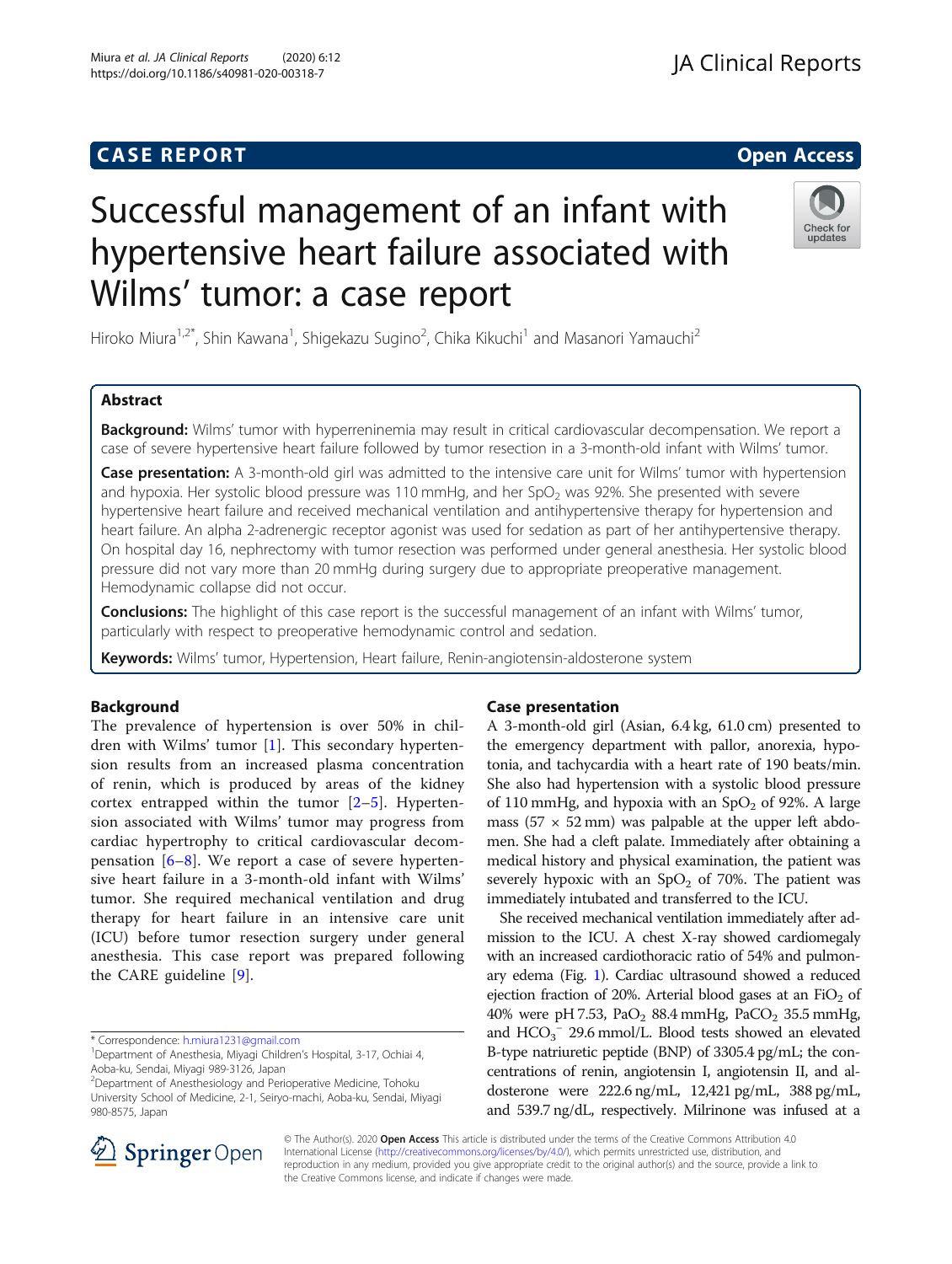<span id="page-1-0"></span>

on admission to the ICU

rate of 0.5 μg/kg/min, and 30 mg of furosemide and 15 mg of potassium canrenoate were administered.

On hospital day 2, the arterial blood gas measurements at an FiO<sub>2</sub> of 40% were pH 7.50, PaO<sub>2</sub> 126 mmHg, PaCO<sub>2</sub> 42.2 mmHg, and  $HCO<sub>3</sub><sup>-</sup>$  32.2 mmol/L. The patient was successfully extubated. After 36 h, she was transferred to the floor. On hospital day 4, her systolic blood pressure increased to >140 mmHg. Twenty milligrams of nifedipine, 0.5 mg of lisinopril, and 180 μg of clonidine were administered orally. On hospital day 5, the systolic blood pressure was stabilized between 80 and 100 mmHg. The ejection fraction improved to 52%, and BNP fell to 47 pg/mL. Since the hypertensive heart failure was controlled, abdominal tumor resection by radical nephrectomy was scheduled. Milrinone was discontinued on hospital day 15. Her systolic blood pressure was 90 mmHg before surgery.

On hospital day 16, the patient was transferred to the operating room. As shown in Fig. [2,](#page-2-0) general anesthesia was induced by inhalation of 5% sevoflurane. Anesthesia was maintained with 2% sevoflurane in 40% oxygen, a total of 77 μg of fentanyl, and remifentanil infusion at a rate of 0.13 μg/kg/min. After tracheal intubation, arterial and central venous catheters were placed. Carperitide was infused at the rate of 0.03 μg/kg/min to reduce left ventricular afterload and increase renal blood flow. At the time of the skin incision, the heart rate and systolic/diastolic blood pressure were 87 beats/min and 60/31 mmHg, respectively.

The systolic blood pressure increased from 60 to 80 mmHg by manipulation of the tumor (Fig. [2](#page-2-0)). After resection, the blood pressure decreased to 50 mmHg (Fig. [2](#page-2-0)). The patient needed 0.4 mg of ephedrine to maintain her hemodynamics. The operative time was 182 min. The patient was successfully extubated after emergence from general anesthesia and then transferred to the floor. Histopathological analysis demonstrated that the resection specimen was nephroblastoma (Wilms' tumor, stage I). Adjuvant chemotherapy was used for tumor regression. The rest of her hospital stay was uneventful, and she was discharged on hospital day 66 in stable condition.

### **Discussion**

Wilms' tumor with hyperreninemia produces vasoconstriction and fluid retention that leads to sustained hypertension, and patients can develop lethal congestive heart failure [[10](#page-3-0)]. In our infant, milrinone and diuretics were used for congestive heart failure in the ICU. However, her hypertension could not be controlled, and we needed a calcium-channel blocker and angiotensin-converting enzyme inhibitor. For many years, several drugs have been used to treat hypertension associated with Wilms' tumor [[10](#page-3-0)]. Previous reports indicated that an angiotensinconverting enzyme inhibitor (e.g., captopril), angiotensin II analog (e.g., saralasin), or angiotensin II receptor antagonist (e.g., losartan) were administered to control severe hypertension in patients with Wilms' tumor [\[8,](#page-3-0) [11](#page-3-0), [12\]](#page-3-0); however, these drugs had limited ability to control hypertension. Since we needed to optimize antihypertensive therapy in our patient, we used clonidine, an α2-adrenergic receptor agonist, to achieve light sedation. Surprisingly, this sedation decreased the blood pressure of the infant. We speculate that any sedative may be useful for the management of hemodynamic stability in combination with antihypertensive drugs, such as angiotensin-converting enzyme inhibitors. Our preoperative medical management to achieve hemodynamic stability contributed to stable anesthetic induction and maintenance of the patient.

In our anesthetic management, small hemodynamic changes occurred before and after tumor resection. The blood pressure slightly increased despite gentle handling of the tumor and decreased after resection, regardless of the blood loss and the depth of anesthesia. These changes are similar to those that occur with surgical resection of pheochromocytoma. Charlton et al. demonstrated that infusions of phentolamine, phenoxybenzamine, and sodium nitroprusside were useful for intraoperative control of blood pressure associated with Wilms' tumor [\[6](#page-3-0)]. Alphaadrenergic blockade is actually used in surgery for pheochromocytoma resection [[13](#page-3-0)]. We could have used these drugs for the management of blood pressure in our surgery. With regard to the small decrease in blood pressure, intermittent mechanical compression of the inferior vena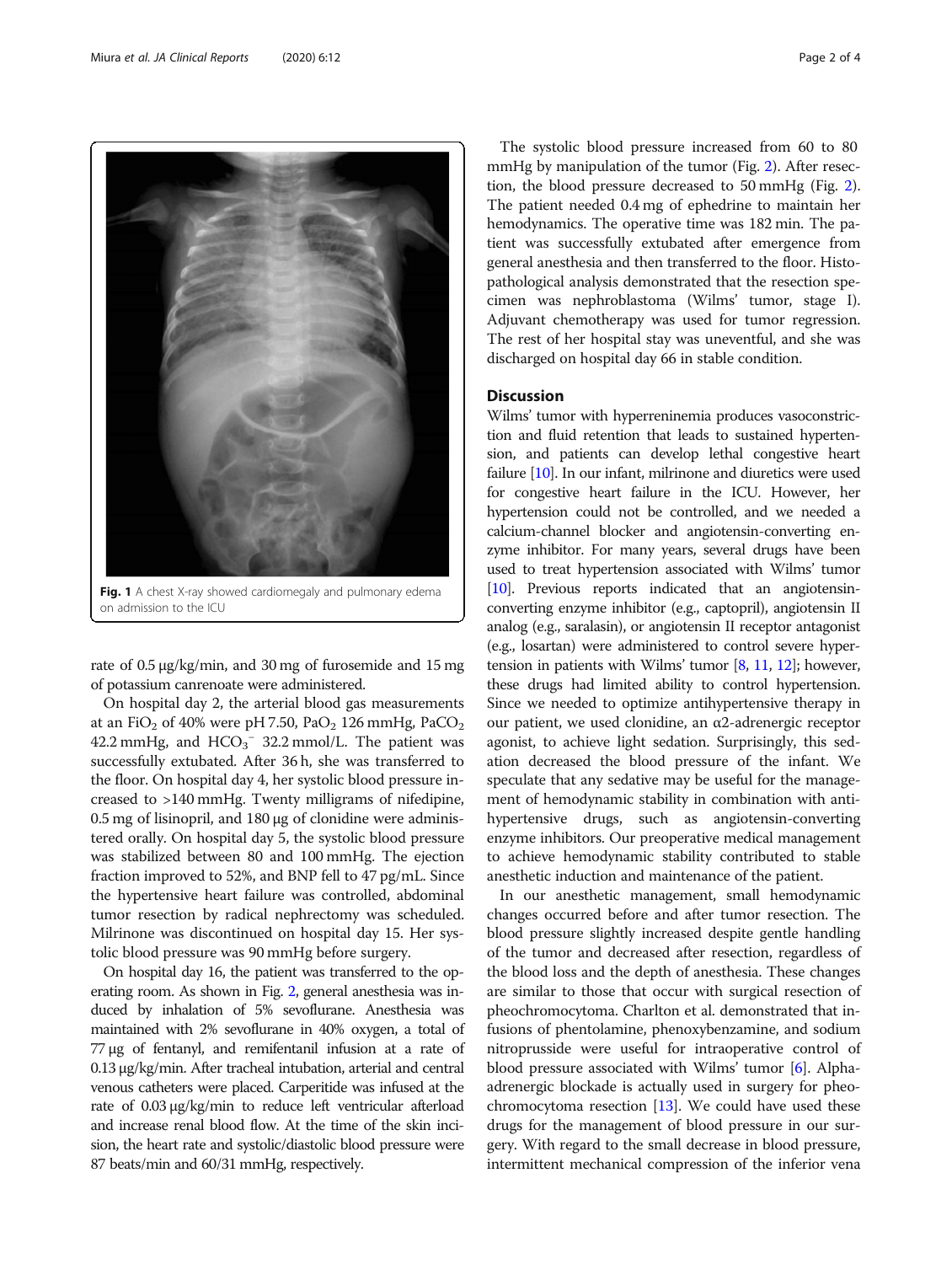<span id="page-2-0"></span>

cava by the surgeon may induce hypotension. Another possible explanation is that hypovolemia from hemorrhage and downregulation of angiotensin receptors contribute to hypotension. This possible mechanism is consistent with the observation that hemorrhage and downregulation of α- and β-adrenergic receptors induce hypotension after pheochromocytoma resection [\[13](#page-3-0)]. However, we did not measure the concentrations of renin, angiotensin I, angiotensin II, and aldosterone during surgery before or after tumor resection. The underlying mechanism of hypotension in our infant remains unknown.

In neonates and infants, the myocardium has less contractile force than in adults because of the less compliant ventricles [\[14\]](#page-3-0). This developmental immaturity of the heart accounts for their sensitivity to volume loading and poor tolerance of increased afterload. In our patient, the myocardium was continually remodeled by hypertension with hyperreninemia, and there was a tendency toward heart failure in utero and throughout her life. As mentioned above, the preoperative hemodynamic control (i.e., decreased preload and afterload) contributed to the improvement in cardiac function. We speculate that she was hypovolemic just before surgery because of the medications given to treat heart failure. However, we did not accurately evaluate intravascular volume before and during the surgery, in part because the clinical assessment of hemodynamic status based on routine monitoring or goal-directed fluid therapy by measuring aortic blood flow is limited in pediatric patients [\[15\]](#page-3-0). In this case, it might have been possible to use transesophageal echocardiography or non-invasive cardiac output monitoring by electrical velocimetry for precise hemodynamic control [[16\]](#page-3-0). However, their usefulness in infants is still controversial.

In this case, the stage of the Wilms' tumor was low grade, and the infant has a good prognosis. The National Wilms' Tumor Study Group in the USA recommends five classifications (stage I–V) for Wilms' tumor [[10](#page-3-0)]. Importantly, when the stage of the tumor was higher than stage III, intravascular extension into the inferior vena cava with thrombosis frequently occurred [\[17](#page-3-0)]. Anesthetic management in patients undergoing Wilms' tumor resection is of major concern. Anesthesiologists should consider the presence of pulmonary embolism, obstruction of the vena cava, or obstruction of the tricuspid valve [[18\]](#page-3-0). Transesophageal echocardiography may be useful to evaluate intravascular extension during the perioperative period if the stage of the tumor is advanced.